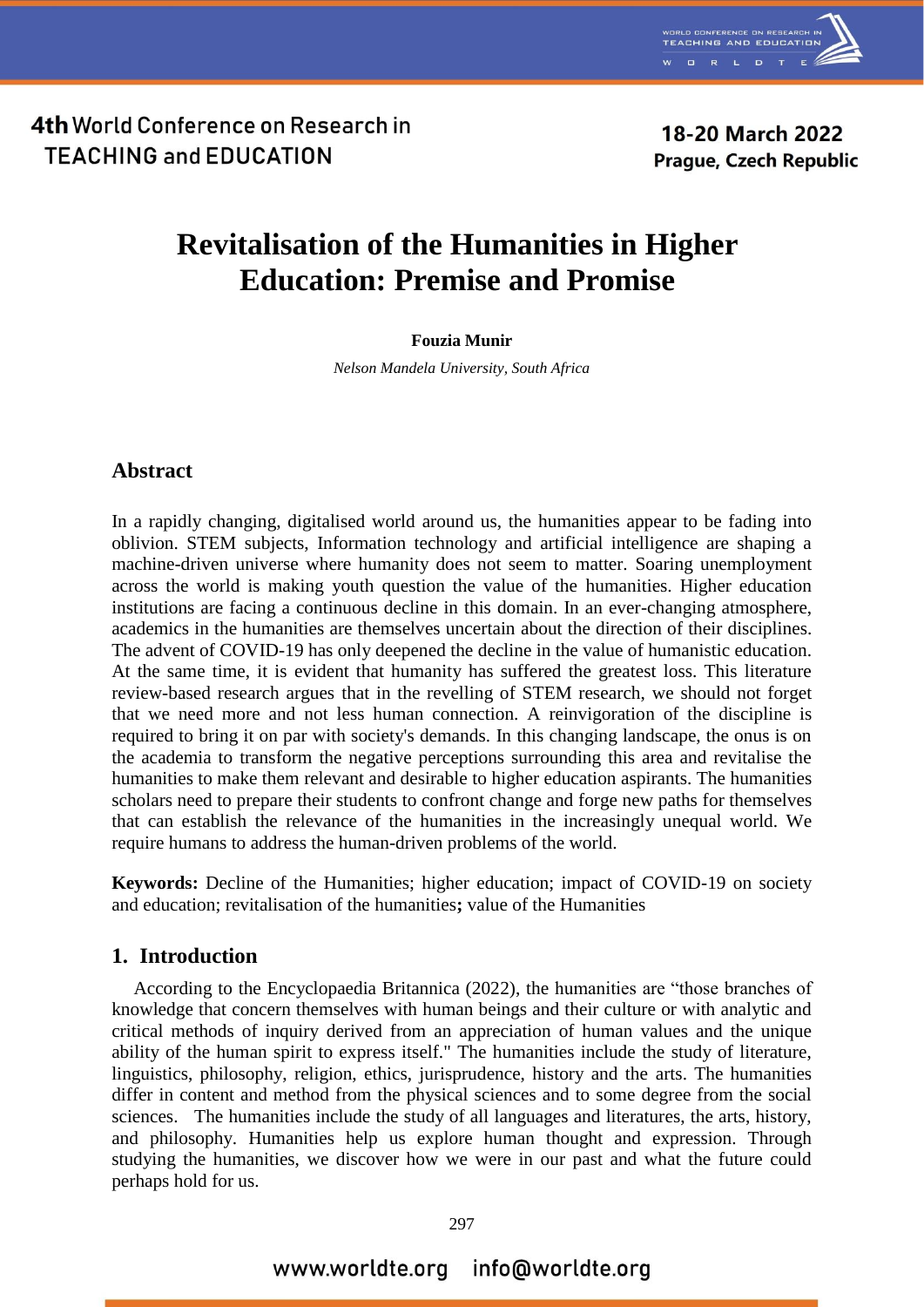

## 18-20 March 2022 **Prague, Czech Republic**

Klugman (2017, 421) argues that "the humanities are essential for understanding our place in the world, our connections to each other, and to the functioning of our society" because they provide citizens with the insight necessary to establish democracies. The humanities enable people to see others not as objects but as human beings like themselves, intelligent, imaginative and sensitive, worthy of respect.

Holm et al. (2015) discovered the following attributes of studying the humanities through their widescale global study:

#### **1.1 Intrinsic value**

Although the study of humanities carries other advantages, it has an inherent value in learning history, culture and the arts. The study of literature and the arts encourages aesthetic appreciation and promotes personal and spiritual development. The humanities inspire members of a culture to realise, preserve, and at times even challenge their cultural heritage.

#### **1.2 Social and economic value**

The humanities "help create tolerance and understanding between citizens, thereby leading to social cohesion. They aid decision-making, especially on the complex ethical issues that confront society as a whole" (Holm et al., 2015, 12). Humanities students can accrue economic benefits through their scholarships and training students in different professions. Their research is utilised by many other disciplines such as the social sciences, medicine and engineering.

#### **1.3 Critical thinking**

The cornerstone of the humanities is critical thinking. Although other disciplines incorporate critical thinking, the humanities are predicated upon it. In addition, creativity and human motivation exemplified and explored by the humanities are essential for action in society.

#### **1.4 Decline of the humanities**

Research indicates that the humanities are in constant decline. With rising tuition costs, unsustainable student loans and soaring unemployment, the humanities are under threat of becoming redundant (Fein, 2014). Enrolment rates in the humanities are decreasing and many are questioning the value of pursuing the humanities as career choices. Some are dissatisfied with the quality of courses being offered and others are worried about their immobility toward the needs of minorities.

While the "automation technologies such as machine learning and robotics play an increasingly great role in everyday life, their potential effect on the workplace has, unsurprisingly, become a major focus of research and public concern" (Chui et al., 2016, 1). In the pursuit of greater output, better quality and fewer labour relations issues, rapid and vigorous automation of several occupations is taking place. The question in people's minds is which jobs are likely to be replaced by machines. Although automation will not wipe out all occupations, it is expected to impact nearly all professions to varying degrees. The face of automation has changed from manufacturing to integration in and transformation of entire sectors, for example, healthcare, agriculture and food service, finance, transportation and law enforcement.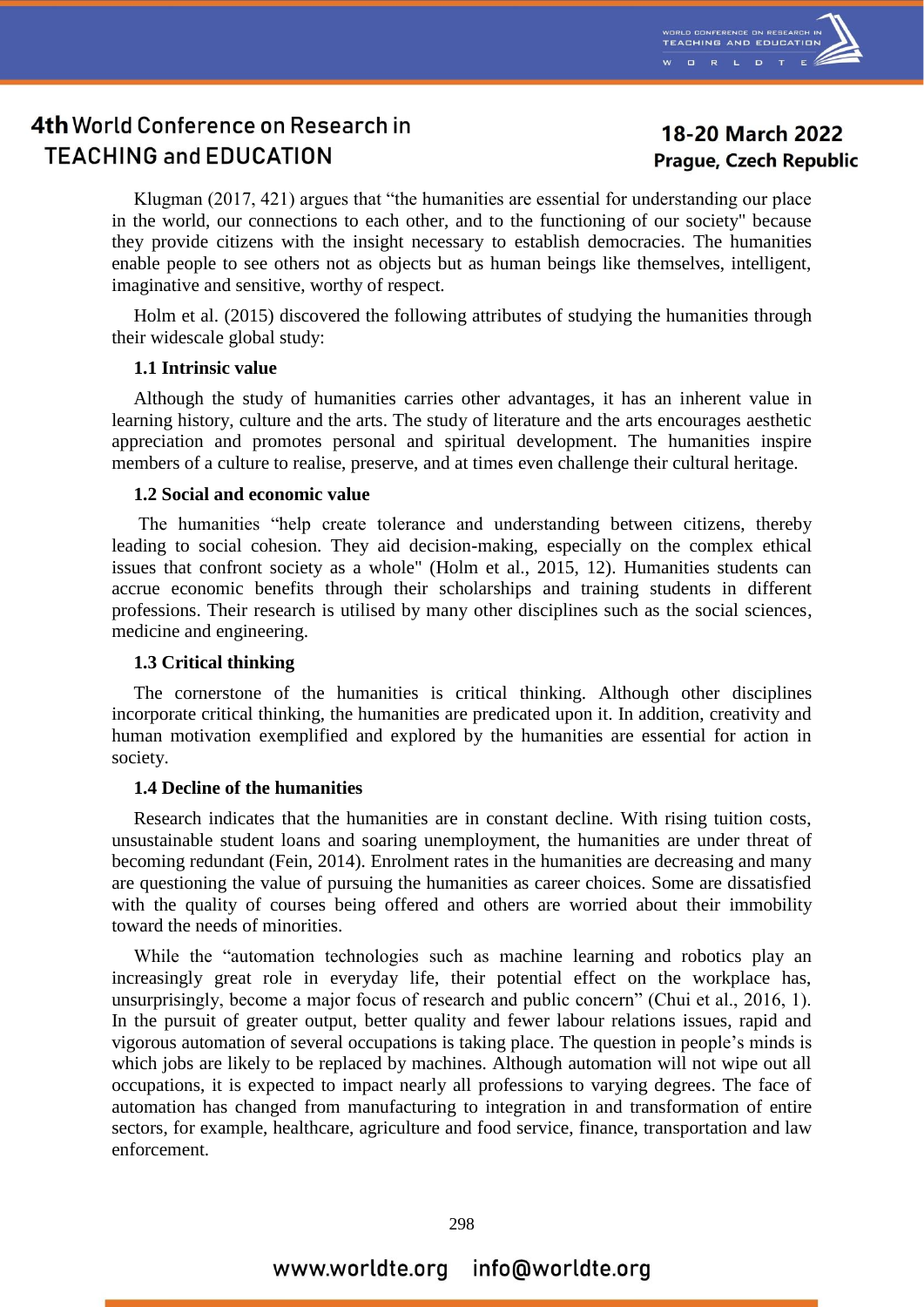

### 18-20 March 2022 **Prague, Czech Republic**

Automation implies a change in the workplace for all. The relentless inundation of technology presents problems in harnessing its capability and preventing its pitfalls. The humanities seem to become redundant as machines take over many jobs that require a human touch. In this context, it is essential to deliberate on the place of the humanities in our society.

Nussbaum (2010) warns of drastic changes occurring in the education of young minds in democratic societies around the globe. In the quest for profit, educational systems abandon the skills necessary to preserve democracies. These changes are heralded by the progressive removal of the humanities at both primary and higher education levels. Policymakers view the humanities as superfluous to remain competitive in the markets. These courses are not only being disregarded in the curricula, but they are also losing respect in the eyes of students and their parents. Instead of focusing on unnecessary knowledge of the humanities, the purpose of education is considered to impart testable skills necessary for producing financial success. "If this trend continues, nations worldwide will soon be producing generations of useful machines, rather than complete citizens who can think for themselves, criticize tradition, and understand the significance of another person's sufferings and achievements" (Nussbaum, 2010, 2).

Since the beginning of the pandemic, science has taken centre stage. The world is eager to engage with scientific research about the damage caused by COVID-19, its remedies and the production and efficacy of different vaccines. The humanities are deemed to be irrelevant to what the world's priorities are. The humanities are constantly criticised for self-serving and trivial research for the sole purpose of professional development. Insiders and outsiders question the legitimacy and the value of the humanities, especially when the students have to pay huge fees and the government has to fund research that seems to have little meaning. Humanities graduates are unhappy with lower salaries than their STEM subjects counterparts and the pressure to publish in academia. They face uncertain futures under heavy student loans as there seem to be few opportunities after graduation.

"One might conclude that the Humanities cannot be saved. The speed of change in a world driven by IT and AI and STEM is so profoundly different from the deep contemplative reflection expected in the Humanities. Yet it is at this time that we need the Humanities more than ever to assist our students to see through the cant and misinformation that is all consuming in our world" (Atkinson, 2021, 148).

The study aims to explore the reasons behind the decline of the humanities, establish justification and propose approaches for revitalising the humanities in higher education.

#### **2. Methods**

The study is qualitative. A review of the literature prior to and after the pandemic was conducted to ascertain the state of the humanities in higher education. A thematic analysis was conducted to extract the debates about the value of the humanities, their decline, the impact of the pandemic and the way forward for the humanities. Research databases and the web was searched to obtain relevant material. This topic has not been widely researched, especially in the context of the pandemic. Hence, the present study would contribute to understanding the revitalisation of the humanities in higher education. It will justify the revitalisation and how it can be accomplished.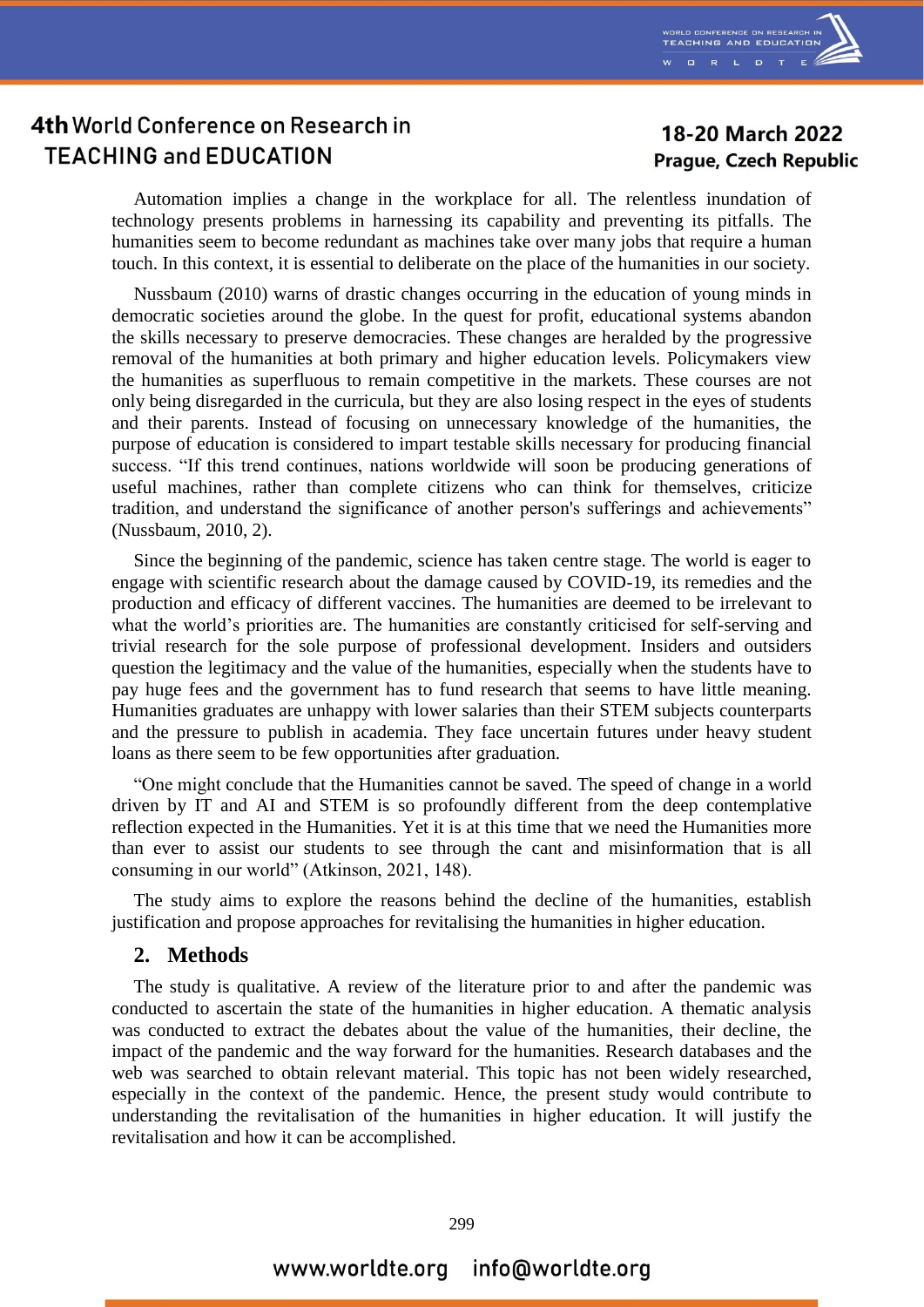

### 18-20 March 2022 **Prague, Czech Republic**

### **3. Results**

The findings of the thematic analysis of the literature review are given below.

#### **3.1 Decline prior to COVID-19**

Lea (2014) notes that compared to the first World War, when students were required to take courses in literature, languages, history, philosophy, social sciences, natural sciences and mathematics, only a small percentage of students are required to take liberal arts course. This decline in the requirement of the humanities courses means a downturn in the hiring of the humanities faculty.

Interest in the institutions of the liberal arts has been waning as they are being judged on the criteria of years to graduation, average initial graduate salary and the number of graduates gaining employment within the first year after graduation (Klugman, 2017).

With the minimisation or closure of humanities departments, the funding available for these programmes has been significantly reduced. There is a concomitant over production of PhDs unable to find tenure-track academic employment. At the same time, the spiralling costs of postgraduate education and huge pressure on graduates to publish and teach contributes to the relinquishing of PhD studies.

The humanities faculty are being asked to incorporate professional development modules to train research students for non-academic careers. This has been met with reluctance. "The humanities and the social sciences demonstrate that the professionalization of graduate education is gradually transforming the norms and values of liberal arts disciplines in response to societal and workplace demands" (Association for the Study of Higher Education, 2005, 76).

#### **3.2 Discourse of irrelevance**

Le Ha (2021) argues that for many years we have constantly encountered a forceful and overwhelming discourse that, compared to the STEM graduates, the humanities graduates are irrelevant, ill-equipped and unprepared for today's competitive world of the knowledge economy. This message has been communicated in countless reports and articles and has been adopted by and repeated by the higher education students, academics, administrators, employers and parents. This idea has become a norm and has led to the closure and cancelling of humanities programmes. The discourse of irrelevance is centred on employability only. It does not consider the knowledge and skills gained by the humanities students or their role in the transformation of society.

#### **3.3 Rise of the STEM and business management subjects**

The scepticism about the value of humanities is being propagated in both public and private arenas. Many politicians have voiced strong anti-humanities and antiliberal arts sentiments. (Klugman, 2017; Adams, 2016). Conversely, there is a shift towards the attractiveness of STEM and management subjects. With the entire world looking for remedies for the pandemic and diseases like cancer and HIV and the problems of sustainable growth, it is not a surprise that STEM programmes are the primary beneficiaries of research funds and employment opportunities.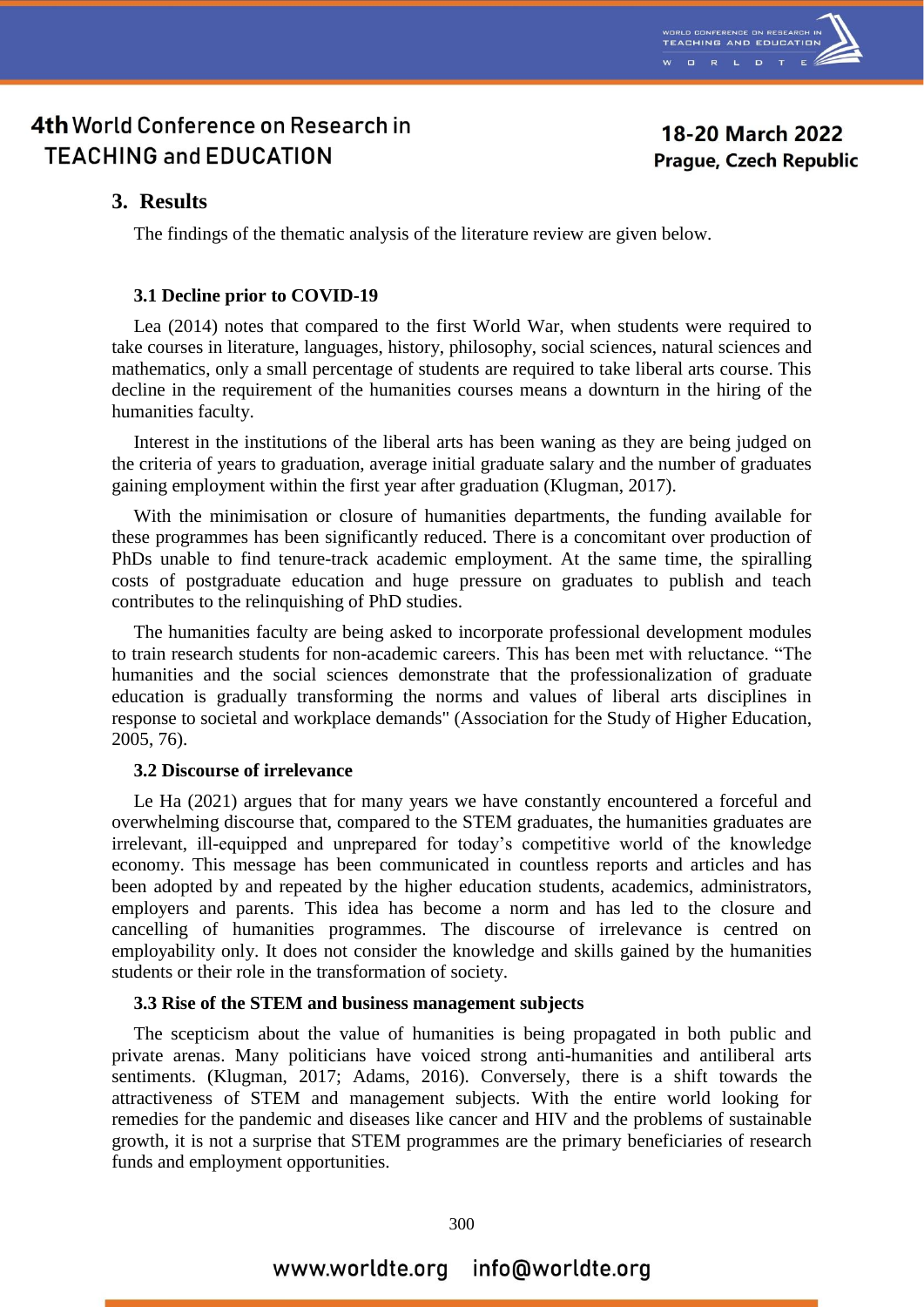

### 18-20 March 2022 **Prague, Czech Republic**

Lea (2014) argues that universities adopt a more managerial ideology that requires more business-like governance. The growing financialisation of Western economic markets has increased the demand for organisational standardisation. "Based on these imperatives, managerialism can be interpreted as an ideology and theory of organizational efficiency that promotes a hierarchical managerial form of governance, specifically one that imposes procedural controls in order to limit the independence of the professional practitioner and other employees in the pursuit of greater organizational efficiency" (Lea, 2014, 262).

In incorporating this liberal ideology, the focus on the public good in cultural achievements and society's well-being is lost to individual self-concern. The marginalisation of the humanities supports the view of education as a private instead of a public good. With reduced liberal arts courses and the declining humanities faculty, the available funding is ploughed into the social sciences, business management and technology-oriented programmes. In addition, the number of administrative and support staff has increased. The interest in social sciences is linked to their relevance to the knowledge economy.

#### **3.4 Academic capitalism and the knowledge economy**

The term knowledge economy was introduced in the 1960s to describe a move from a traditional economy to one where the production and consumption of knowledge are vital. This type of economy results from the collaboration between organisations and academic institutions engaged in research and development. This collaboration is further extended to the programmers who enable individuals to access and utilise the research data to improve applications. Information and communication technologies are necessary for a knowledge economy (Piotrowski, 2015).

The world bank (2013) identifies the following pillars of the knowledge economy.

- The education and training of individuals who can create, share and apply knowledge are essential.
- An efficient communication system to distribute and process the knowledge.
- An economic environment to facilitate and promote the free flow of information and entrepreneurship.
- Partnership between private companies, community, universities and think tanks to generate and use new knowledge.

One of the main reasons the humanities have seen a decline in enrolments is the escalating cost of tertiary education, with government funding diminishing as the expenses arise. As a result, universities are thinking of ways to compensate for the shrinking public support by liaising with businesses to generate external revenue.

Therefore, the emphasis of higher education is twofold firstly, to reduce costs for students and to generate income "in the form of patents, grants, contracts, gifts from corporations and individuals, fees for services, and other entrepreneurial activities. Collectively, these activities are labelled academic capitalism, a term developed by Slaughter and Rhoades (2009)" (Somers et al., 2018, 23). Academic capitalism or academic entrepreneurialism is the practice of market and market-like behaviours to produce external income. This practice motivates the universities to adopt a more commercial and business-like approach. In an entrepreneurial university, the focus shifts to cutting costs and generating revenue (Somers et al., 2018; Park, 2011).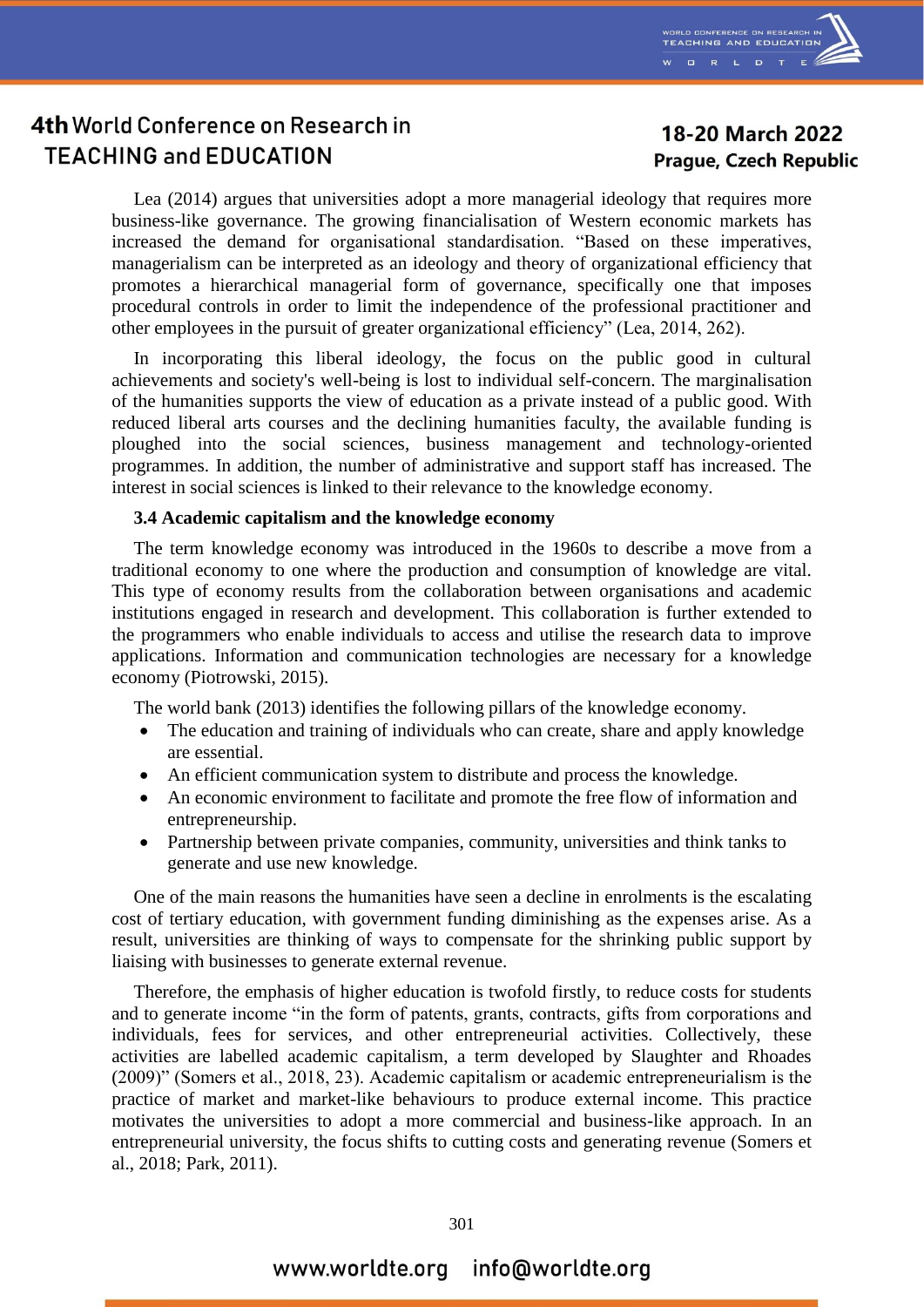

## 18-20 March 2022 **Prague, Czech Republic**

Lea (2014) supports this view by stating that as a response to the knowledge economy's demand for profitable knowledge products and services, higher education has supported the growth of academic capitalism. The practice of academic capitalism has meant that the university's function is to serve the knowledge economy by producing individuals acting as economic agents. The knowledge produced from these activities is considered a commodity instead of a public good.

"In this manner, academic capitalism has sought to reshape the university to serve the new/knowledge/information economy. As universities increasingly embrace these ends, the focus is no longer on social welfare but on wealth production and on 'enabling individuals as economic actors'" (Lea, 2014, 276).

However, in this race of knowledge production for economic benefit, the humanities have trailed behind in their desire to grant-allocating organisations compared to the disciplines with greater value to the industry. As a result, the humanities are disregarded by the organisations and students who assign importance to knowledge only for its financial viability (Lea, 2014).

#### **3.5 Impact of COVID-19 on society**

According to the United Nations (2020), the COVID-19 pandemic is more than a health crisis. It is a human, social and economic disaster. Prior to the pandemic, disparities and suffering in our society were already there. COVID-19 has exposed and heightened these deep-seated gaps and the pain. It has caused widespread loss of lives and livelihoods. It has affected all sections of the human population and is especially damaging to the most vulnerable members of society. The disabled, women, low-income households, children, youth, migrants and minorities have been disproportionally affected (OECD, 2022).

People without access to safe shelters, running water, nutritious food and health facilities are disproportionately affected by COVID-19. With the closing down of businesses and public institutions, millions have lost employment. Struggling economies have been further pushed into poverty and hunger. Inequity, injustice and discrimination have increased to alarming levels, with the resources becoming ever scarce. It is clear that COVID-19 is not just a health crisis. If these challenges are not addressed, the pandemic's social crisis will worsen.

#### **3.6 COVID-19 and higher education**

As mentioned above, even prior to the pandemic, the STEM subjects were gaining popularity, parallel to the decline in the importance of the humanities. This trend has grown as the world faces the most brutal job market. Soaring unemployment rates have resulted in uncertainty for the graduates. Governments and educational institutions inject funding into the vaccine development programmes and technological support, whereas cultural activities have been halted and funding for the humanities cut. The message seems clear to the youth that there is no future in the humanities. In this uncertain environment and with STEM subjects being associated with higher job prospects, students are looking to recession-proof their degrees and reconsider their choices for their majors at universities (Goldsworthy, 2021).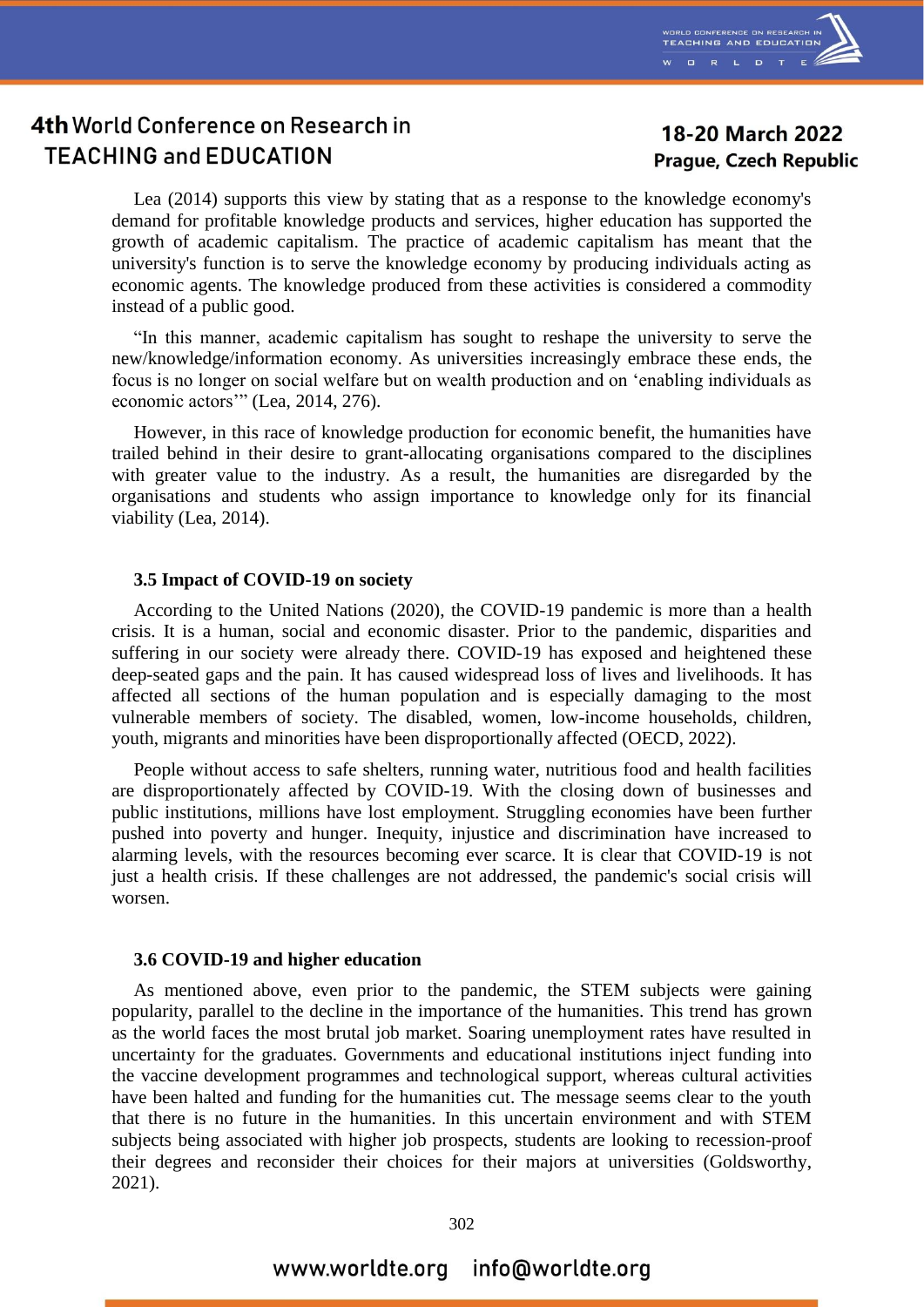

### 18-20 March 2022 **Prague, Czech Republic**

Baker et al. (2021) argue that human beings depend on science and technology for necessities and luxuries. "Life-saving and life-prolonging medicines, communication technologies, modes of transportation, energy-efficient building materials, or early severe weather warning systems are just a few examples of STEM inventions with a global impact. More than ever, the future depends on STEM disciplines to support health, economic advancement, and equality for diverse populations" (Baker et al., 2021, 3).

They maintain that due to the significance of STEM education, it should not be limited to those majoring in these subjects but also be included in the study of all disciplines. They believe that investing in STEM education will yield profits for future generations.

Braund (2021, 3) similarly emphasises critical STEM literacy for all to be able to engage with STEM issues. He points out that the COVID-19 pandemic has exposed people to vast amounts of scientific, mathematical and technical knowledge. "It seems that overnight, we were confronted with concepts in virology, immunology and epidemiology and bombarded by numbers and equations from mathematical modelling and statistics and graphical representations of varying kinds and complexity" (Braund 2021, 2). Thus, the pandemic has highlighted the importance of solutions based on STEM knowledge and to understand it clearly, one needs critical STEM literacy.

#### **3.7 Science is not enough**

The above authors have highlighted that science is not sufficient to address the extensive challenges that humanity faces today. STEM knowledge is vital to leading healthy and comfortable lives; however, without the human ability of critical thought and evaluation, STEM-related knowledge can be used to manipulate the consumers of such information.

"As educators in STEM pedagogy and STEM content areas, we passionately want all students to be informed citizens who critically evaluate what is presented to them and rely on facts rather than misinformation and unfounded claims that are not based on scientific precedence or supported by well-researched and established principles" (Baker et al., 2021, 3).

Braund (2021) notes that the measures to control the pandemic brought together experts from different disciplines that do not necessarily collaborate otherwise. While scientists worked on the treatment of the pandemic, physicists explored the dynamics of air currents to understand the transmission of the virus. Engineers repurposed engineering plants to design personal protective equipment (PPE). In addition, they developed information systems to keep track of infections. On the other hand, psychologists and sociologists modelled and anticipated mental health and behaviour patterns while economists projected and planned to mitigate the consequences of the pandemic on regional and global economies.

He further argues for a new approach to STEM education where knowledge is used to engage with a shift to critical literacy instead of being accepted and indisputable. An interdisciplinary methodology is required to combine STEM and humanities knowledge to understand the social dimension better when dealing with crises like COVID-19. Critical STEM literacy will need to be complemented by the wisdom of history, philosophy and social context to understand the social practice of science. Thus, to revitalise the curriculum,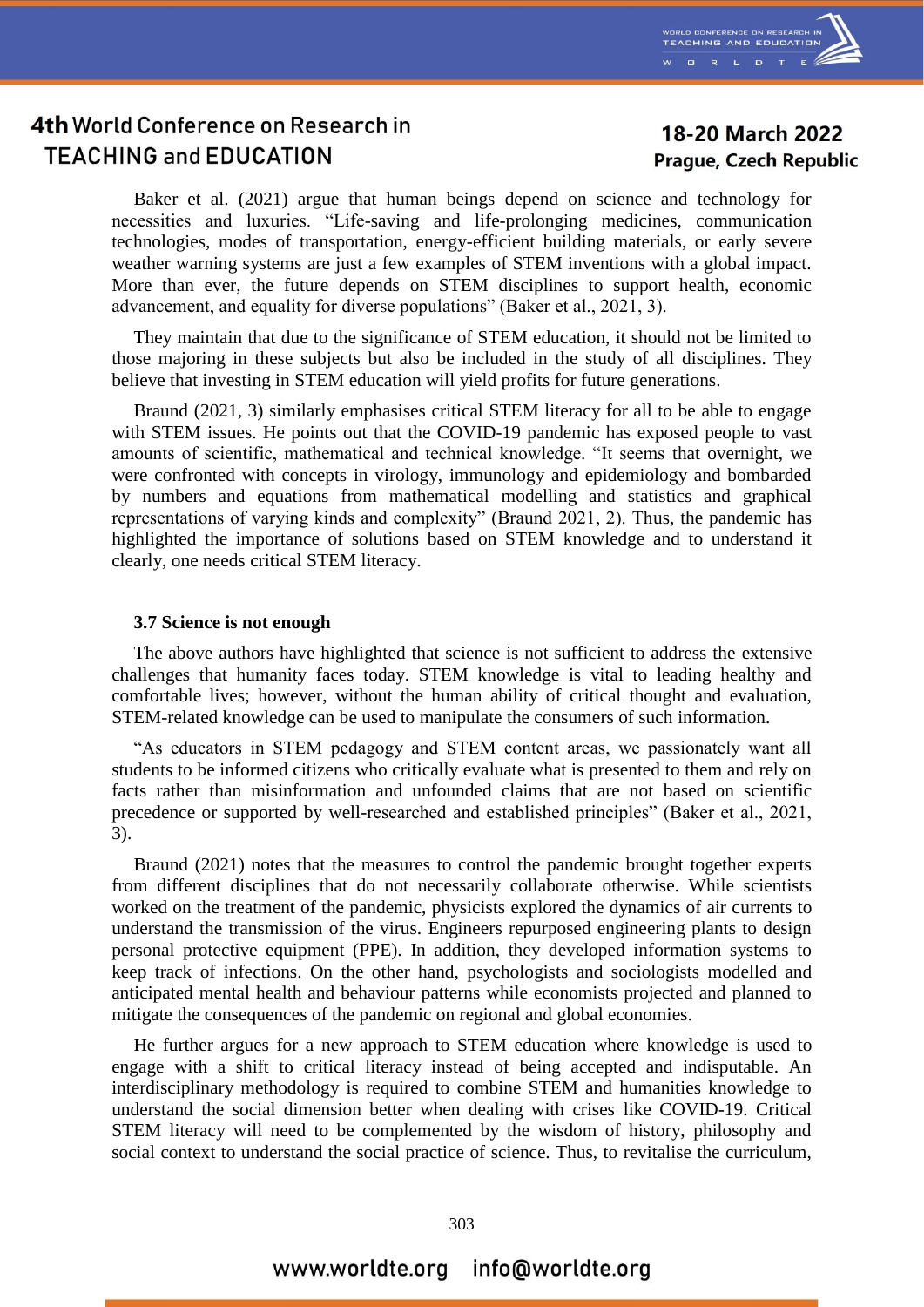

### 18-20 March 2022 **Prague, Czech Republic**

we need to revitalise both STEM and humanities education so that we can engage with ideas and practices affecting us as human beings.

Burnard et al. (2021) promote similar collaboration between different disciplines where arts and sciences are combined to search for shared and sustainable futures. Instead of STEM or the arts, unite to construct new ways of knowing. Allowing arts and science to teach together can help bring together knowledge and skills from different disciplines to challenge established patterns. It can result in different capabilities to influence the environment, society, politics and the economy. "The integration of scientific and artistic perspectives brings forth analytical thinking and empathetic thinking, offering a range of different modalities for 'dwelling' with objects of attention, of thinking and being in the world" (Burnard et al., 2021, 117).

The United Nations (UN) Secretary-General, while launching a COVID-19 global humanitarian response plan in March 2020, stressed that "We must come to the aid of the ultra-vulnerable – millions upon millions of people who are least able to protect themselves. This is a matter of basic human solidarity. It is also crucial for combating the virus. This is the moment to step up for the vulnerable" (UN, 2020).

These words bear testimony to the fact that science alone is not sufficient to solve the problems of our world. Our humanity is under threat and these challenges require not just scientific information but also human understanding to be approached in the long term. We live in a deeply fractured and unequal society and one solution cannot save all. We need not just the knowledge of science; we need to address societal problems of poverty, hunger, inequality, exclusion, unemployment and protection through insights from both STEM and the humanities.

#### **3.8 Revitalisation of the humanities**

The humanities are essential for a healthy democracy. They are built on critical thinking, imagination and the knowledge of history and cultures. Le Ha (2021) argues that the irrelevance discourse surrounding the humanities is highly inappropriate because it disregards the holistic purpose of education, such as promoting compassion for human beings and serving the communities. Humanistic education is necessary for the well-being of people and the planet.

In order to avoid a "college bubble", Fein (2014) proposes that higher education should focus on educating students to be competent professionals. Socialisation is vital for gaining the competence required of capable professionals. They need to be self-motivated to pursue, utilise and build on their talents.

Self-direction is another critical aspect of reliable professionals willing to take risks and then be accountable for their decisions. They are human and will not always make the right decisions. However, they need to be prepared to make mistakes and learn to form them. They can utilise their knowledge and experience to make the right choices.

Self-directed individuals can communicate well. If they cannot communicate what they have learned, their knowledge will have little impact.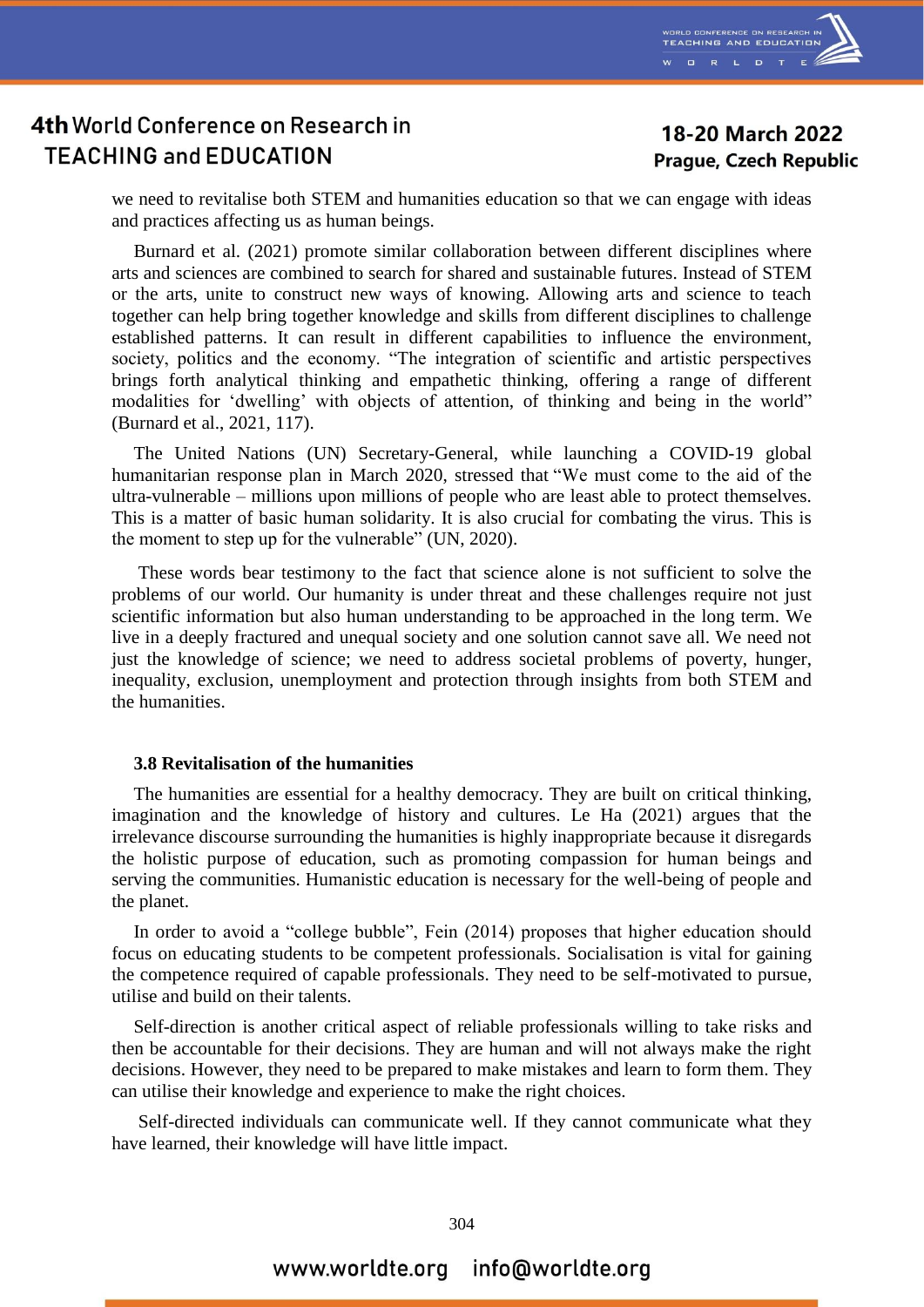

### 18-20 March 2022 **Prague, Czech Republic**

Self-directed individuals are capable of independent thought and are life-long learners. They need to assess what is happening around them and organise and evaluate information based on their knowledge and experience of the world.

They need to take into account how their choices would affect others. For this purpose, they require practical social skills. If a leader does not communicate effectively with those they lead, it can result in demotivated team members. "People who do not understand themselves have difficulty understanding others. Those who cannot control their personal feelings are sure to alienate others because they do not appreciate—or care to appreciate—the effect these have on others. In a diverse world, democratic leaders who have not acquired the requisite social abilities generally find themselves unable to effectuate what they know and/or desire" (Fein, 2014, 204).

The above characteristics of competent professionals suggest that being competent and reliable is not only about technical knowledge. Much of what is expected of competent professionals involves emotional intelligence, critical thought, decision making and interpersonal relationships. All these aspects can be acquired through the humanities.

Altschuler and Dillon (2020) believe that scientific and technological practices require the humanities to be exercised ethically and responsibly. The humanities have proven essential for healthcare practitioners working on the frontline of the pandemic. "Intensive Care Units fill to capacity, and healthcare workers are asked to choose between protecting staff and patients because of inadequate supplies of Personal Protective Equipment. We need health ethics training both to ensure equitable care and to help healthcare practitioners forced to make brutal decisions" (Altschuler & Dillon, 2020, 838).

Xenophobia, racism and other biases resulted in stigmatising individuals, groups and even countries. Humanities perspectives are needed to make the lay and even educated public understand the nature of scientific phenomena.

As academics, we should all be troubled by the decline of the humanities and talk about the erosion of ethics and morality due to devaluation of the humanistic education. Parallel to this argument, we should emphasise the advantages of the humanities and provide a compelling rationale to the various stakeholders (Hearn & Belasco, 2015).

Klugman (2017) proposes incorporating humanities courses in STEM subjects to humanise the professions. These professionals work with other people in their workplaces. Knowledge of the humanities will improve their communication, enable them to establish better interpersonal relationships and serve the public better.

ASHE Report (2005, 75) recommends "dual master's degrees that link the M.A. or M.Phil. in a humanistic discipline with a professional degree in business, journalism, library science, law or even medicine".

#### **3.9 Digital humanities**

Digital humanities is a new form of scholarship based on collaborative, transdisciplinary and digital education and research (Schnapp, 2013). It has expanded the conventional concepts of knowledge in the humanities, arts and social sciences. It draws on the opportunities afforded by the digital and the humanities. It has blurred the boundaries between the different disciplines by incorporating new ways of inquiry and reviving those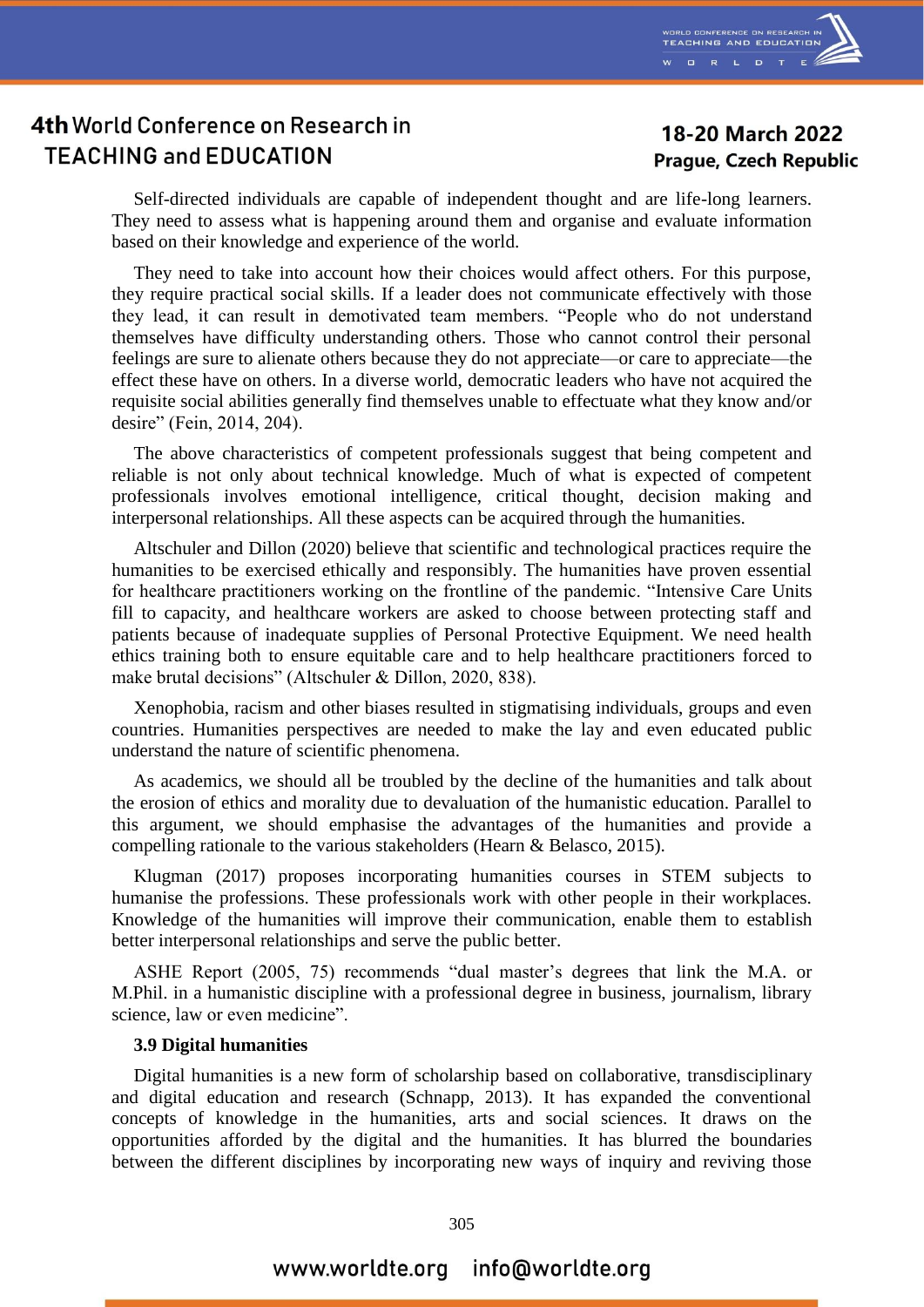

## 18-20 March 2022 **Prague, Czech Republic**

that have been neglected. It has increased humanities research's scope, visibility, and social impact by complementing classroom-based learning with applied, project-based learning.

Digital humanities focus on how the knowledge and skills characteristic of the humanities can be reshaped in multimodal form. It helps the humanities establish their role in the networked world.

In order to reclaim their lost significance, the humanities have a unique opportunity to revitalise themselves through the ashes of the pandemic. The arts, humanities, social and physical sciences have the potential to contribute to the upliftment of humanity by exploring the issues of societal importance and collaborating with other disciplines to overcome them. The knowledge of these different disciplines should be utilised for the public good, but academics should also partner closely with the community members to understand their perspectives and incorporate them into their solutions (Richards et al., 2020).

The humanities provide us means to decode complex social problems and understand their historical context. They enable us to look further than the obvious and question the trust or mistrust in science. The pandemic has brought into focus our society's vulnerabilities and we can deal with these with a new vigour if we want our world to be a better and proportionate place for all (Elsner & Rampton, 2020).

#### **4. Discussion**

In general, higher education institutions and society are witnessing a decline in the value of the humanities. The growth of STEM subjects and concomitant automation of workplaces have threatened the future of human resources. At the same time, academia is under the burden of producing research and services to be financialised by the knowledge economy. Reduced public funding for the humanities and the parallel increase of funding for STEM is drawing students away from the humanities.

Academia is further concerned about the increasing bureaucratisation of higher education. Many academics feel that their prerogatives are being taken over by the increasing administrative regulations, which have harmed the spirit of authentic education. Unnecessary policies are leading to "intellectual stultification. Flexibility, creativity, and academic enthusiasm are eroded when those who teach are placed in a straightjacket by those no longer familiar with what takes place in the classroom" (Fein, 2014, 201).

Higher education is tasked with producing professionals and holistic human beings who are competent for their careers and responsible citizens of a country. Society depends on them for their expertise and good judgement. They need to be proficient and motivated to carry out the complex activities of their professions. One has to ask whether they have the necessary skills and knowledge to perform their tasks and make the right decisions when faced with difficult situations. The same is true of members of society. Do our citizens have the necessary knowledge and abilities to understand their role in society? Are they able to assess situations and make sound judgements based on reasoning and understanding? Can they make the right choices and direct themselves and others towards their goals? Can they select the right leaders? Do they know their rights and respect the rights of others? Are they independent thinkers? Do they learn from their new experiences and situations? Are they lifelong learners? The answers to these questions can only be found when the technical or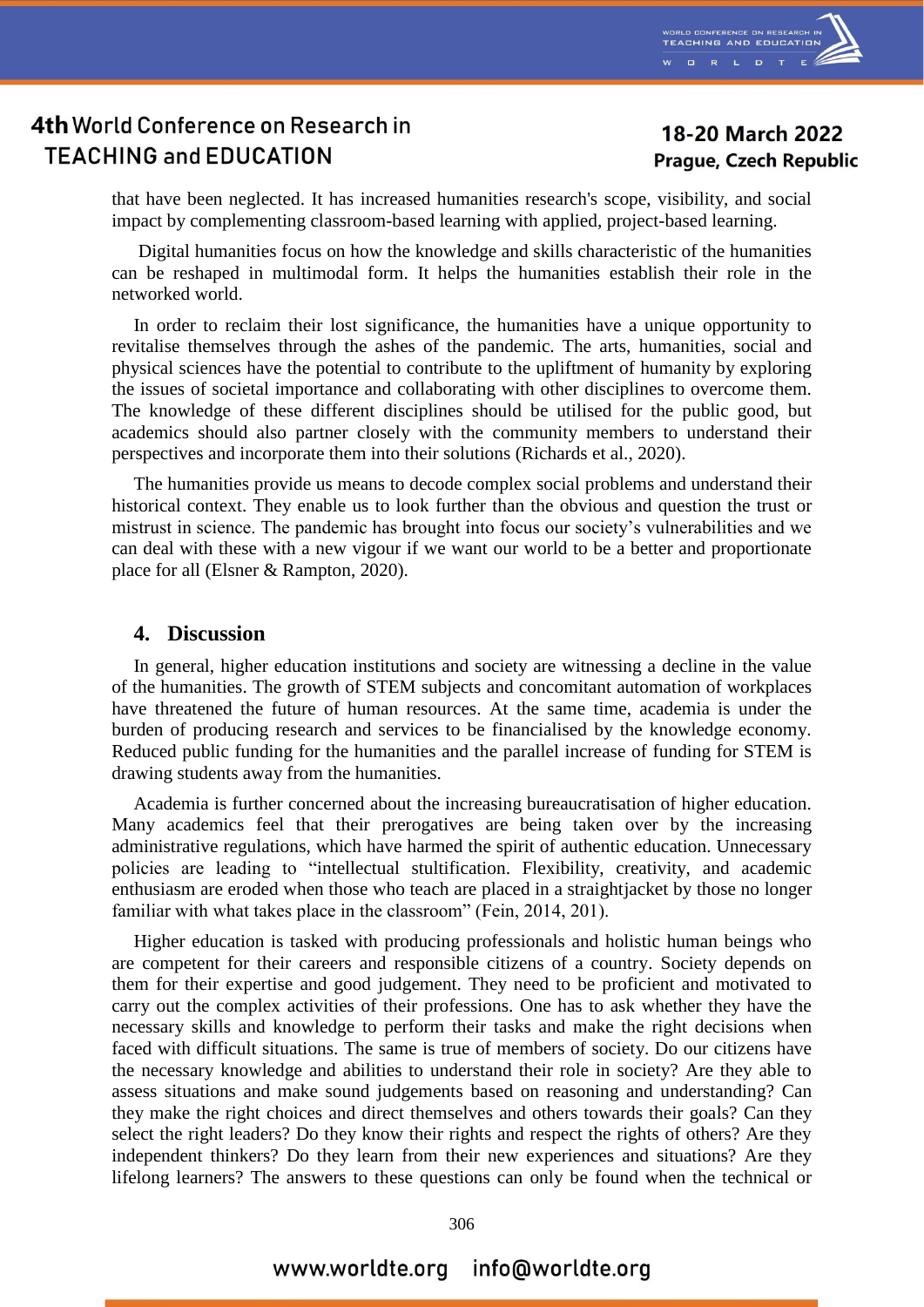

### 18-20 March 2022 **Prague, Czech Republic**

scientific knowledge is combined with the knowledge of humanities to develop accountable, autonomous and caring humans.

"A humanities approach is one in which such connections—drawn across time, geography, media, and competing paradigms—enable new perspectives and new possible futures to become visible, especially in a time of crisis" (Altschuler & Dillon, 2020, 839).

In our current context, science dominates the academic and social arenas. The public clings to any new scientific insight about the pandemic and the vaccines. The return to some form of normality has been possible due to the knowledge gained by the tests and trials conducted by the scientists.

As the crisis continues, science leads the focus of the governments and the public alike. However, science cannot provide all the answers to our planet's dilemma. Science can provide medicines to relieve the COVID-19 symptoms, but it cannot ensure that they will work or be distributed and administered ethically and humanely. Science cannot eliminate the hesitancy many people feel about the vaccines or fight the mental health challenges faced by the vulnerable during the lockdown. It can provide data about COVID-19's impact and the underlying social inequalities, but it cannot eradicate them.

The social problems brought to the front by the pandemic go beyond science. To address the systemic and deep-rooted injustices and inequalities, we require a union of science and the humanities (Skorton & Howley, 2021; Elsner & Rampton, 2020).

Digital humanities offer a new perspective to revitalise liberal arts tradition in the digital world of the 21<sup>st</sup> century. It draws on the strengths of different disciplines to produce research for the sustainable growth of informed communities.

Universities need to focus on developing socially, politically and environmentally conscious societies. By revitalising the humanities, we can promote critical thinking and understanding to deal with challenges impacting us and build sustainable, cohesive societies. In order to achieve this, we need to integrate knowledge from different subjects and form collaborative partnerships to share and learn from others (Nelson Mandela University, 2022).

Educational institutions need to realise that the future of the humanities depends on linking the concept of education to the public good. The humanities have to do with humanity itself and involve knowing about humans for the social good. Hence, the humanities are not about negotiating interests but encouraging an intellectual environment where students can engage with matters impacting society's welfare. This way, the humanities can resist the view of higher education as a space that exists to benefit the market (Lea, 2014, 280).

#### **5. Conclusion**

The humanities are not being evaluated on their potential for holistic and intellectual development but on the notion of their value in enabling their graduates' capacity to acquire wealth. This indicates that the humanities faculty must justify the existence of the humanities as vital to the public good (Lea 2014). Even if, at first, the stakeholders are not entirely persuaded, this argument must be made proactively so that the concept of academic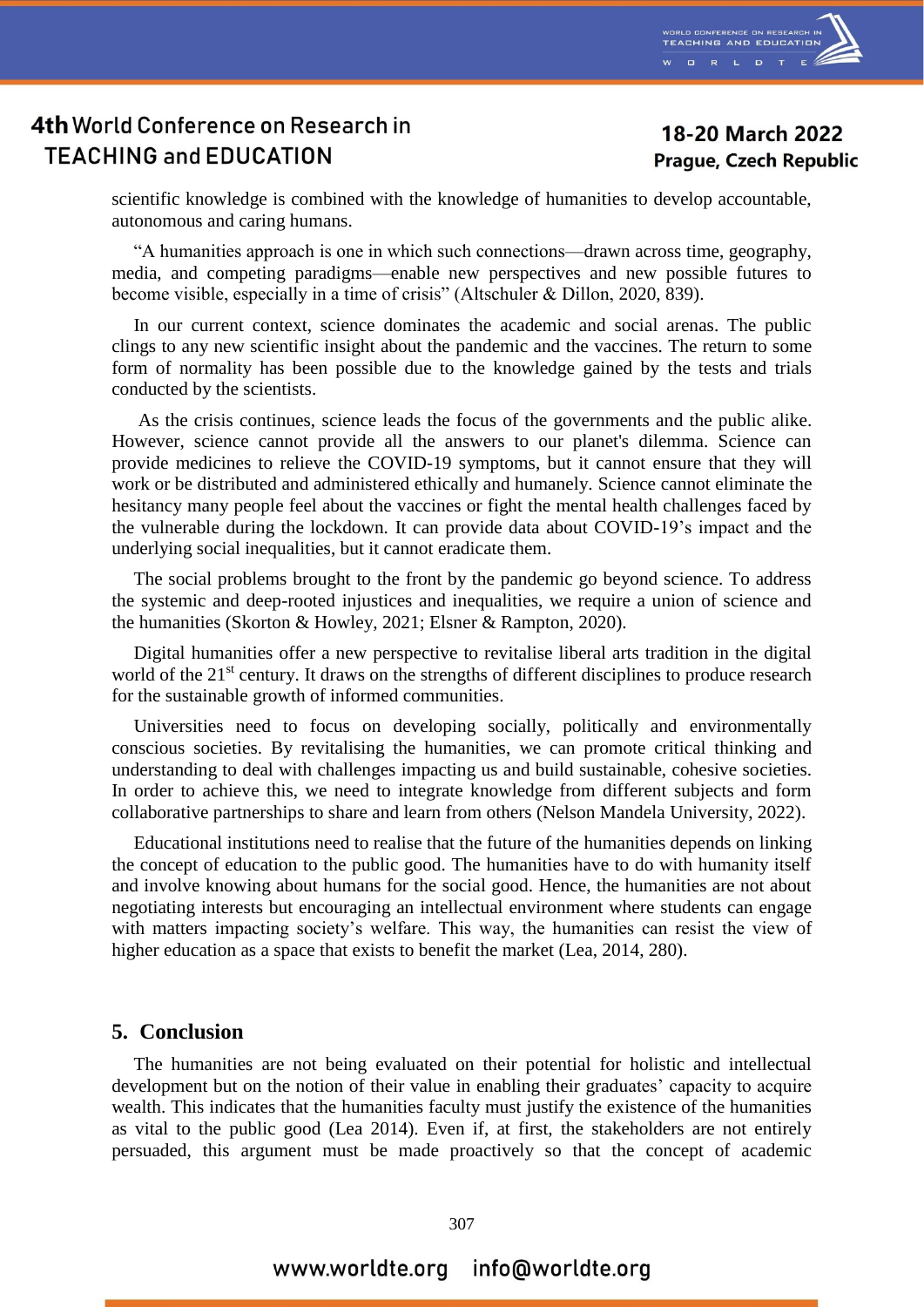

### 18-20 March 2022 **Prague, Czech Republic**

entrepreneurism can be challenged and the humanities can reclaim their rightful place as the custodians of human rights.

The general perception about the humanities in our current context is that they are not relevant to resolving the calamity we face in the form of COVID-19. However, in a world overwhelmed with health, educational, financial, social and environmental challenges, the humanities graduates with their aptitude for creativity, critical thinking and communication are not only relevant but essential. Humanities education renders them resilient, versatile and open-minded to uncertainty and innovation (Goldsworthy, 2021).

The humanities provide us tools to reflect on the deeply entrenched inequalities and question whether we want to study and create knowledge for profit or the good of our society. Saving the humanities might also mean more humanities classes for STEM subjects to increase their understanding of the role of the humanities in their careers (Klugman, 2017).

Contemplating our response to the pandemic is as essential as treating the disease and the provision of vaccines. The pandemic has provided us with the rationale to question whether we are equipped to find solutions to our problems and whether science alone can help us correct all the social wrongs (Elsner & Rampton, 2020).

Many non-profit organisations serve as a bridge between the academy and the communities. Many academics are also connecting with the communities beyond the campus walls (Lewin, 2010). However, we need more discussions and engagement with our communities to establish the relevance of the humanities to our milieu and revitalise them.

Higher education is the gatekeeper to different occupations. Knowledge is power. However, knowledge without independent thinking is not likely to make a difference in anyone's life. Higher education institutions should nurture independent thought and selfdirection if they want the students to understand themselves, others, the world and their place in the world. This can be accomplished by introducing the content to them from the humanities. Our world is experiencing unprecedented challenges that cannot be tackled only with technical or scientific means. These challenges require the humanities to play their role. If we want to revitalise the humanities, we as academics can rise to this challenge and inspire our students about what role they can play and how. We need to determine what it means to be human in today's world. In the social turmoil of the pandemic, would the machines solve our problems of deeply entrenched inequalities? Do we need more humans or robots among us?

### **References**

Adams, W.D. (2016). The Common Good and NEH at 50. https://vimeo.com/156863649

- Altschuler, S. and Dillon, E.M. (2020). Humanities in the time of covid: The humanities coronavirus syllabus. Interdisciplinary Studies in Literature and Environment. 27 (4), pp. 836–858 doi:10.1093/isle/isaa192
- Association for the Study of Higher Education (ASHE). (2005). Mixed Trends in the Humanities and Social Sciences. DOI: https://doi.org/10.1002/aehe.3104

308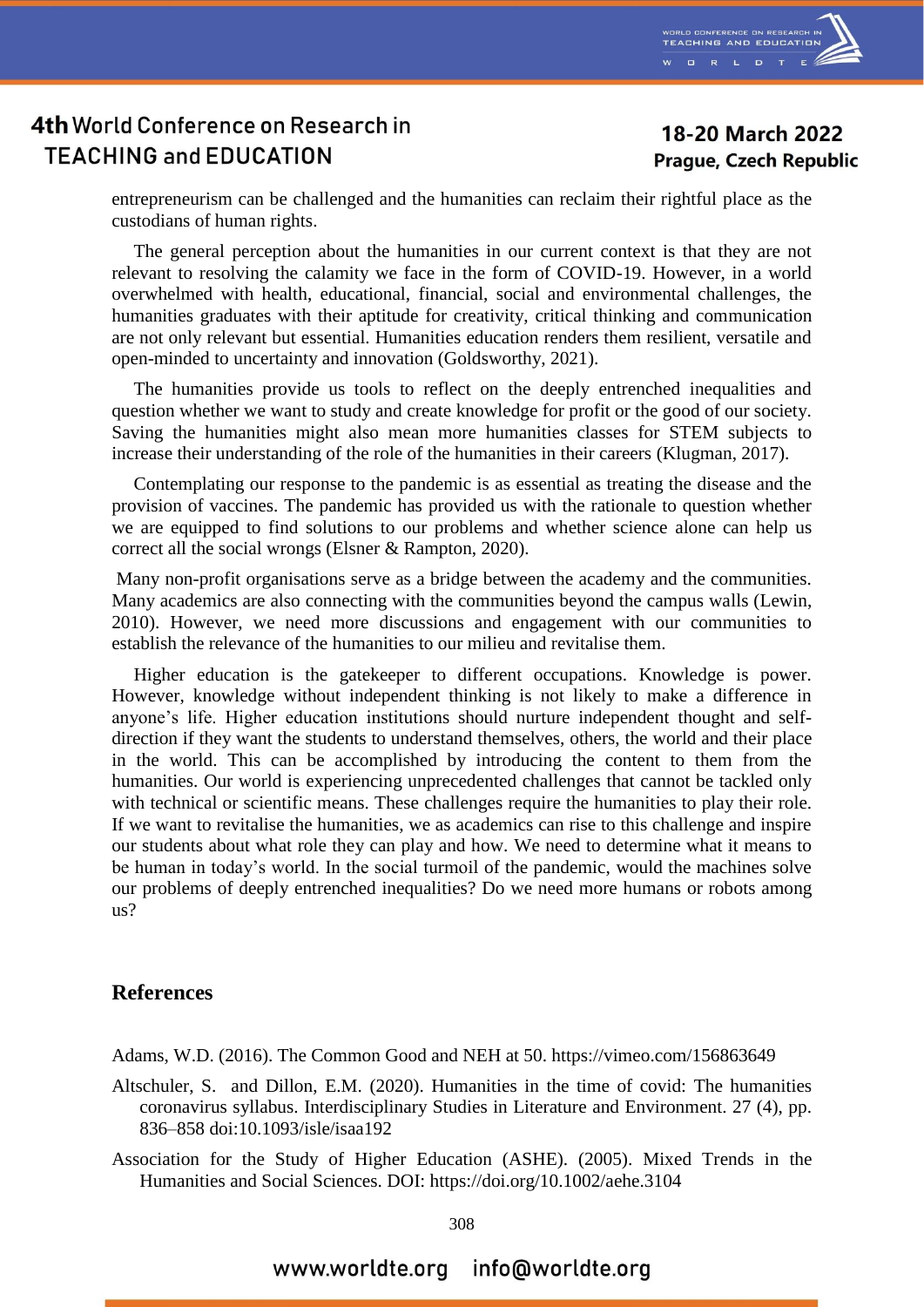

### 18-20 March 2022 **Prague, Czech Republic**

- Atkinson, D.W. 2021. The humanities: it is their time. On the horizon. Vol. 29 No. 4, pp. 145-159. DOI 10.1108/OTH-05-2021-0061
- Baker, K. Faulconer, E. Grundmann, O. Haines, S. Hall-Pogar, T. Kenyon, L. Susan, M.B. Lindeman, P. Schmaefsky, B. Timpte, C. and Wojnowski, D. (2021). STEM education as a vital preventive response to a pandemic. Journal of College Science Teaching. Vol. 50, No. 4. pp. 3-4.
- Braund, M. (2021). Critical STEM literacy and the COVID 19 pandemic. Can. J. Sci. Math. Techn. Educ. 1-18. https://doi.org/10.1007/s42330-021-00150-w pp.
- Burnard, P. Colucci-Gray, L. and Sinha, P. (2021). Transdisciplinarity: letting arts and science teach together. Curriculum Perspectives. 41:113–118. https://doi.org/10.1007/s41297-020-00128-y
- Chui, M. Manyika, J. and Miremadi, M. 2016. Where machines could replace humans—and where they they can't (yet). https://www.mckinsey.com/~/media/mckinsey/business%20functions/mckinsey%20digita l/our%20insights/where%20machines%20could%20replace%20humans%20and%20wher e%20they%20cant/where-machines-could-replace-humans-and-where-they-cant-yet.pdf

Encyclopaedia Britannica. (2022). Humanities scholarship. https://www.britannica.com/topic/humanities

- Elsner, A.M. and Rampton, V. (2020). Science alone can't solve COVID-19. The humanities must help. https://undark.org/2020/06/04/covid-19-humanities/
- Fein, M.L. (2014). The "professionalized" solution to the "college bubble". Soc. 51:200–209 DOI 10.1007/s12115-014-9766-1
- Goldsworthy, S. (2021). Why we still need the humanities, social sciences, and arts in a stem world. https://www.teachingtimes.com/why-we-still-need-the-humanities-social-sciencesand-arts-in-a-stem-world/
- Hearn, J.C. and Belasco, A.S. (2015). Commitment to the core: a longitudinal analysis of humanities degree production in four-year colleges. The Journal of Higher Education, Vol. 86, No. 3. pp. 387-415.
- Holm, P. Jarrick, A. and Scott, D. (2015). The value of the humanities, humanities world report. https://link.springer.com/content/pdf/10.1057/9781137500281\_2.pdf
- Klugman, C.M. (2017). How health humanities will save the life of the humanities. Journal of Medical Humanities. 38. pp. 419–430 DOI: 10.1007/s10912-017-9453-5
- Le Ha, P. (2021). COVID-19 shows the value of arts, humanities, social sciences. https://www.universityworldnews.com/post.php?story=20210503143925182
- Lewin, R. (2010). For a Public Humanities. Western Humanities Review. Vol. 64 Issue 3, pp. 105-110.
- Lea, D. (2014). The future of the humanities in today's financial markets. Educational Theory. Volume 64 Number 3.
- OECD. (2022). Focus on social challenges. https://www.oecd.org/coronavirus/en/themes/social-challenges

309

#### info@worldte.org www.worldte.org